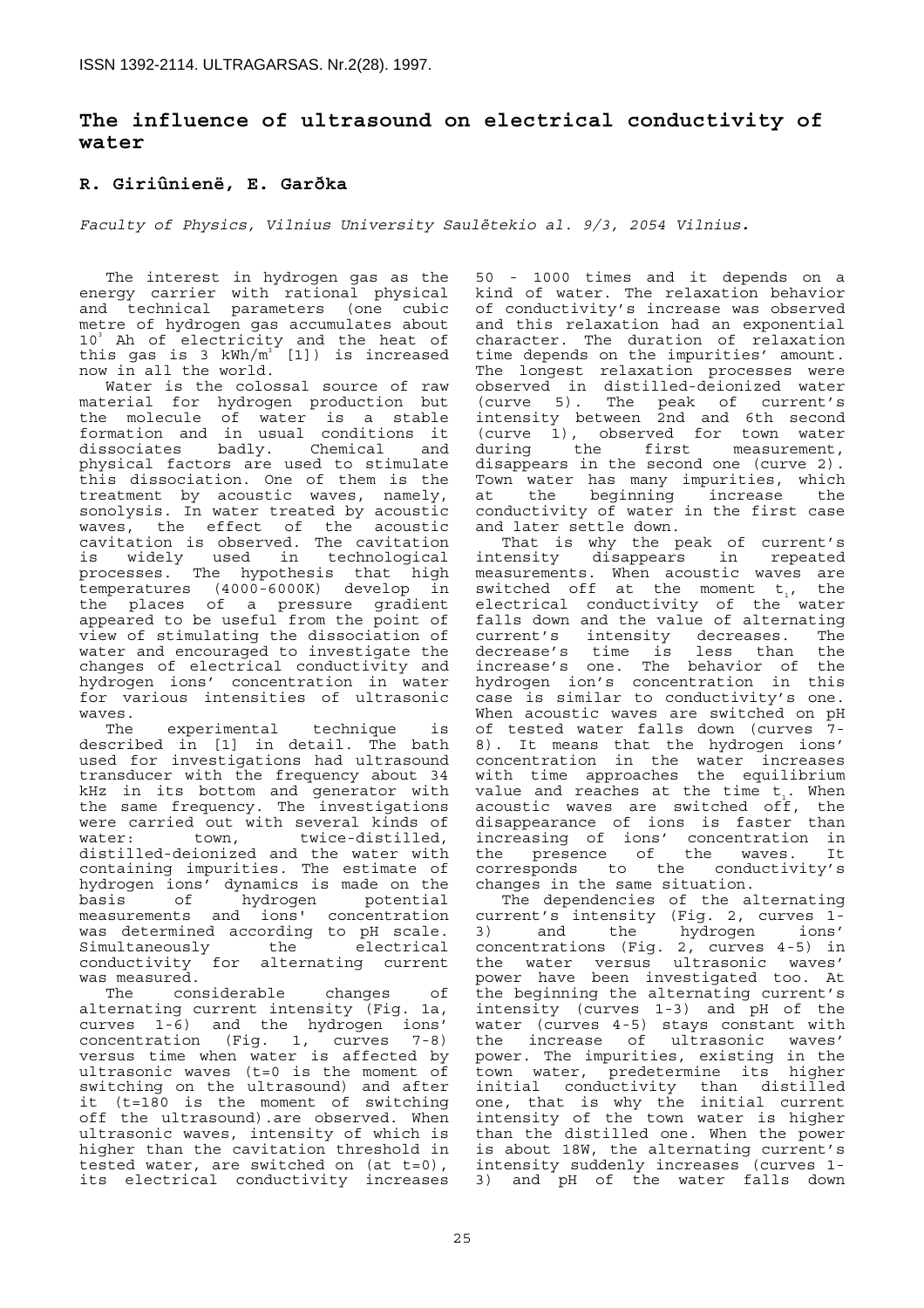(curves 4-5), because the power reaches the cavitation threshold and the steplike change of the hydrogen ions' concentration is observed. The beginning of cavitation is accompanied by the sound as aspecial whistle. At this moment the increase of the concentration was about  $10^7$  times. The cavitation threshold is different for various investigated samples of water and depends on the amount of impurities in this water.

Further, the small decrease of the current's intensity is observed, but when *P*≈30W, it begins to increase again. The decrease of the alternating current's intensity with the increase of the power is explained by the fact that the conductivity of electrolyte versus ions' concentration has the maximum, i. e., with the increase of ions' concentration the specific conductivity of electrolyte increases, but when the concentration is about 5- 10 g-eq/ltr, it begins to decrease [2]). The higher concentration of ions is in water, the stronger ion-ion interaction reveals. It decreases the mobility of ions and leads to the formation of associates. Further, increasing ultrasonic waves' power, the influence of associates becomes relatively less and the current's intensity increases. The curves of the alternating current's intensity versus ultrasonic waves' power have a hysteresis. At the beginning, when the ultrasonic waves' power is decreased, the behavior of the alternating current's intensity is the same as one before. When the power reaches the cavitation value in its decrease, the current's intensity does not fall down as one before, but continues to increase and reaches the maximum value (when P≈11W), because the conductivity of electrolyte versus ions' concentration has the maximum. After that the current rather quickly decreases till the power reaches ≈4W, then the current's intensity step-like falls down to the initial one and cavitation disappears. The being of hysteresis can be explained by the fact that for the keeping of the cavitation needs less ultrasonic power than for creation of it. According to the cavitation theory [3], if heterogeneities exist in the water, its resistance to the rupture (i.e., to the cavitation) is much less than the homogeneous one. The bubbles, which accompany the cavitation in water, are such heterogeneity.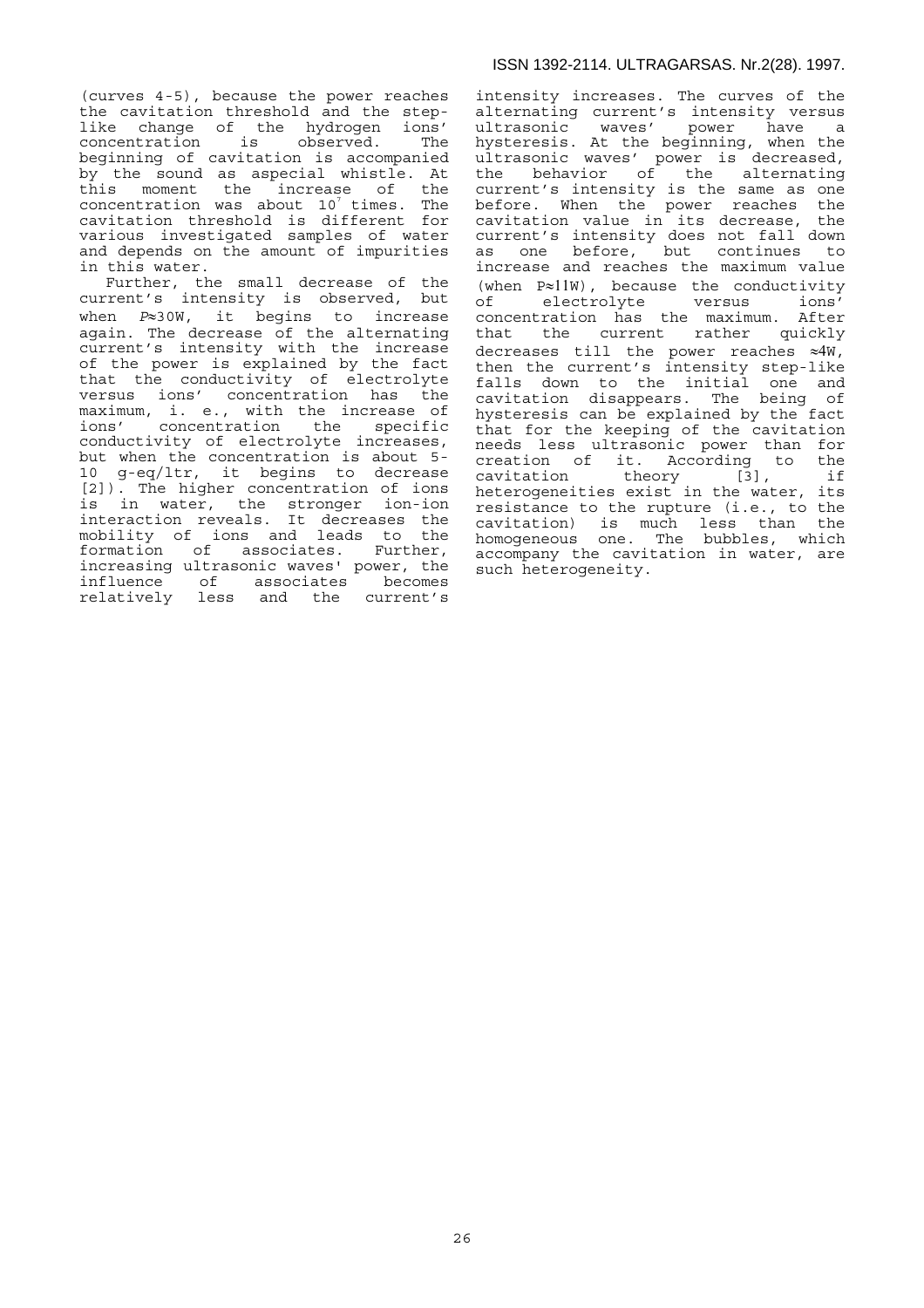

Fig.1**. The change of alternating curent's intensity (curves 1-6) and hydrogen ions' concentration (curves 7-8) in water versus time. t-0s the moment of switching on the ultrasound, t-180s the moment of switching off.** 

t, s

0 50 100 150 200 235 240 245 250

The difference between the dependencies of the current's intensity for town water (Fig. 2, curve 1) and destilled one (Fig. 2, curves 2-3) is explained by tunnelling mechanism of the hydrogen and hydroxyl ions' motion.

-2

### **Conclusion**

Ultrasonic wavers, intensity of which is higher than the threshold in tested water, stimulate the disociation of water's molecules. This phenomenon can be used in electrolysers.

#### **References**

- 1. **Ãàðøêà Ýâ., Ãèðþíåíå Ð. è Ñàêàëàóñêàñ Ê**. "Äèíàìèêà êîíöåíòðàöèè èîíîâ âîäîðîäà â âîäå â óëòðàçâóêîâîì ïîëå" Liet. fiz. þurn., ò. 36, ñ. 265-267. 1996
- 2. **Äàìàñêèí Á.Á., Ïåòðèé Î.À.** Îñíîâû òåîðå-òè÷åñêîé ýëåêòðîõèìèè. Ì. : Âûñøàÿ øêîëà, 1978.

3. **Ìàðãóëèñ Ì.À.** Çâóêîõèìè÷åñêèå ðåàêöèè è ñîíîëþìèíåñöåíöèÿ. Ì. : Õèìèÿ, 1986.

#### R. Giriûnienë, E. Garðka

### **Ultragarso átaka vandens elektriniam laidumui**  Reziumë

Iðtirta, kaip dël ultragarso poveikio keièiasi vandentiekio, dejonizuotu vandeniu tekanèios kintamosios srovës stipris ir vandenilio jonø koncentracija. Nustatyta, kad sklindant ultragarso bangai, kurios galia yra didesnë uþ kavitacijos slenkstá tiriamajame vandenyje, vandens elektrinis tiriamajame vandenyje, vandens elektrinis<br>laidumas padidëja daugiau kaip trimis eilëmis, o<br>vandenilio jonø koncentracija - daugiau kaip vandenilio jonø koncentracija septyniomis eilėmis. Keièiasi relaksacinis<br>laidumas ir koncentracija, ir ðio proceso trukmė<br>priklauso nuo vandenyje esanèiø priemaiðø kiekio.<br>Relaksacijos procesai vyksta pagal eksponentinæ<br>priklausomybæ. Iðmatuotos vanden kintamosios srovës stiprio ir vandens pH priklausomybës nuo ultragarso bangos galios. Nustatyta, kad kavitacijos slenkstá atitinkanti ultragarso bangos galia yra apie 18W. Ðià priklausomybæ matuojant atvirkðtine tvarka, t. y.